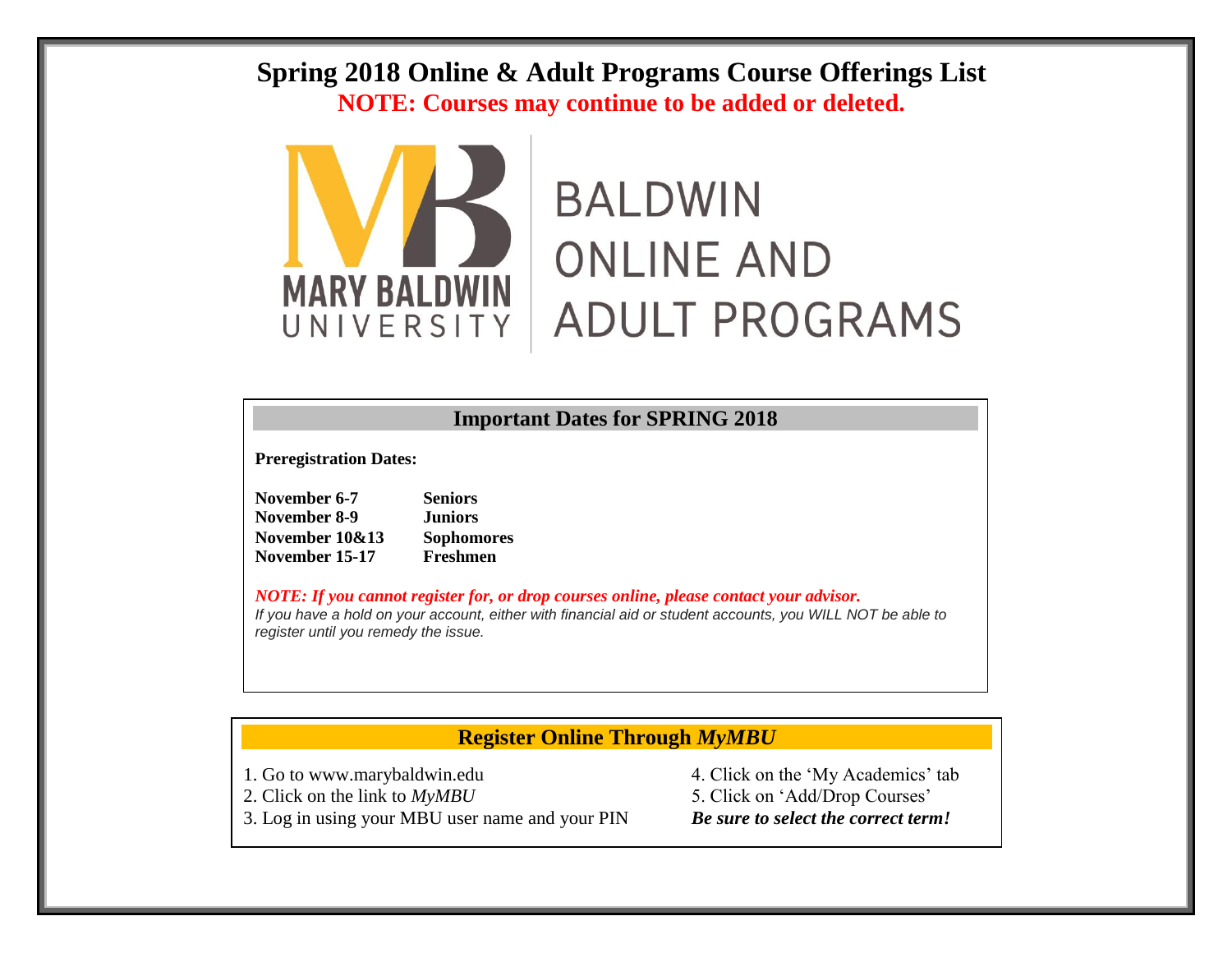| <b>DEPT</b> |  | <b>SEC</b> | "E w/ (Learning Outcomes)<br>TITLE w/<br>CUURSE | юк | <b>ABUS</b><br>$\sim$ | $- - - - -$<br>CKEDII<br><b>HOURS</b> |
|-------------|--|------------|-------------------------------------------------|----|-----------------------|---------------------------------------|
|             |  |            |                                                 |    |                       |                                       |

| <b>Key to Department Listings: DEPT</b>   |
|-------------------------------------------|
| $AMST = American Studies$                 |
| $\bf ANTH =$ Anthropology                 |
| $\bf ARTH = Art History$                  |
| $AS = Asian Studies$                      |
| $BIOL = Biology$                          |
| $BUAD = Business$                         |
| $CHEM = Chemistry$                        |
| $CE = Civic$ Engagement                   |
| $CJ = Criminal$ Justice                   |
| $COMM = Communication$                    |
| $ECON = Economics$                        |
| $ENG = English$                           |
| $FILM = Film$                             |
| $HCA = Health Care Administration$        |
| $HIST = History$                          |
| $HSCI = Health Sciences$                  |
| $INT = Interdisciplinary$                 |
| $MATH = Math$                             |
| $MBU = MBU$                               |
| $MKTC =$ Marketing Communication          |
| $MUS = Music$                             |
| $PHE = Physical Education$                |
| $PHIL = Philosophy$                       |
| $PHYS = Physics$                          |
| $POLS = Political Science$                |
| $PSYC = Psychology$                       |
| $REL = Religion$                          |
| <b>SGS</b> = Sexuality and Gender Studies |
| $SOC = Society$                           |
| $SOWK = Social Work$                      |
| $THEA = Theatre$                          |
| $WS = Women's Studies$                    |

#### **Key to Learning Outcomes as shown ( ) behind COURSE TITLE**

- $A = Arts$
- **C** = Community Involvement
- $D =$ Race & Ethnicity
- **G** = Gender
- $H =$  Humanities
- **I** = International
- $M =$  Authentic Problems
- **N** = Natural Sciences **O** = Oral Communication
- **P** = Physical Fitness & Health
- 
- $Q = \text{Math} \& \text{Quantitative Reasoning}$ **R** = Information Literacy & Research
- **S** = Social Sciences

**Key to Section: SEC**

 $GS = Group$  in Staunton  $GC = Group$  in Charlottesville  $GI = Group$  in Richmond  $GR = Group$  in Roanoke GB = Group in South Boston GRB = Group at DSLCC

 $WA = Online$ 

- $T =$ Theme
- **W** = Written Communication

#### **NOTE: Not all links will contain the course syllabus.**

**Syllabi are added to the course offerings list as they are received from instructors.**

## **NOTE: Group Course dates/times will appear on the course syllabus as available.**

| <b>Cross Listed Course Registrations</b> |                      |  |  |  |  |  |
|------------------------------------------|----------------------|--|--|--|--|--|
| <b>COURSE TITLE:</b>                     | <b>REGISTER FOR:</b> |  |  |  |  |  |
| AMST 270-WA                              | THEA 270-WA          |  |  |  |  |  |
| ARTH 254-WA                              | <b>FILM 254-WA</b>   |  |  |  |  |  |
| BUAD/ECON/HCA/POLS 222-WA                | <b>INT 222-WA</b>    |  |  |  |  |  |
| COMM 202-WA                              | <b>BUAD 202-WA</b>   |  |  |  |  |  |
| <b>INT 104-WA</b>                        | <b>BUAD 104-WA</b>   |  |  |  |  |  |
| <b>PHIL 230-WA</b>                       | <b>HCA 230-WA</b>    |  |  |  |  |  |
| <b>POLS 245</b>                          | <b>HCA 245-WA</b>    |  |  |  |  |  |
| SOC 270-WA                               | <b>AS 270-WA</b>     |  |  |  |  |  |
| WS 252-WA                                | <b>BIOL 252-WA</b>   |  |  |  |  |  |
|                                          |                      |  |  |  |  |  |

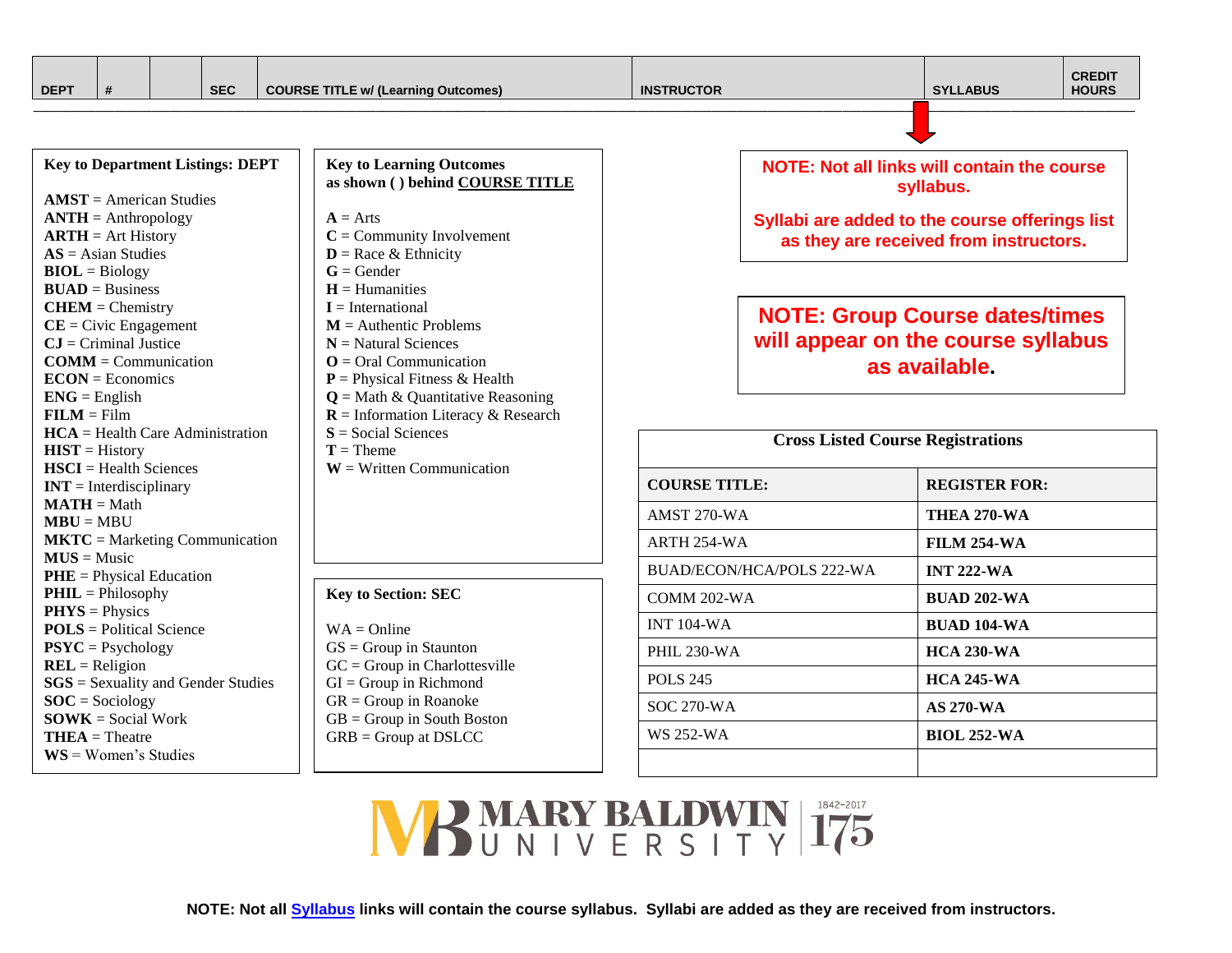| <b>DEPT</b>       | #   | <b>SEC</b> | <b>COURSE TITLE w/ (Learning Outcomes)</b> | <b>INSTRUCTOR</b>      | <b>SYLLABUS</b> | <b>CREDIT</b><br><b>HOURS</b> |
|-------------------|-----|------------|--------------------------------------------|------------------------|-----------------|-------------------------------|
| <b>ANTH</b>       | 227 | <b>WA</b>  | <b>HUMAN GEOGRAPHY</b><br>(T)              | Wightman Abigail S.    | <b>Syllabus</b> | $\mathbf{3}$                  |
| <b>ARTH</b>       | 101 | <b>WA</b>  | WESTERN ART: PREHIST TO GOTHIC (A)         | Mills Kerry A.         | <b>Syllabus</b> | 3                             |
| <b>ARTH</b>       | 102 | <b>WA</b>  | WESTERN ART: RENAISS TO MODERN (A)         | Mills Kerry A.         | <b>Syllabus</b> | $\mathbf{3}$                  |
| <b>ARTH</b>       | 222 | <b>WA</b>  | AMERICAN ART AND ARCHITECTURE (R)          | Mills Kerry A.         | <b>Syllabus</b> | $\mathbf{3}$                  |
| AS                | 270 | <b>WA</b>  | AUSTRALIA: A CULTURAL HISTORY (IW)         | Metraux Daniel         | <b>Syllabus</b> | $\ensuremath{\mathsf{3}}$     |
| <b>BIOL</b>       | 252 | <b>WA</b>  | BIOLOGY OF WOMEN (G)                       | Hinks Eileen T.        | <b>Syllabus</b> | 3                             |
| <b>BUAD</b>       | 104 | <b>WA</b>  | PERSPECTIVES ON SUSTAINABILITY (T)         | McPherson Catherine F. | <b>Syllabus</b> | $\mathfrak{S}$                |
| <b>BUAD</b>       | 200 | <b>WA</b>  | MANAGEMENT PRINCIPLES (W)                  | Klonoski Robert E.     | <b>Syllabus</b> | 3                             |
| <b>BUAD</b>       | 202 | <b>WA</b>  | ORGANIZATIONAL BEHAVIOR                    | Kent Claire T.         | <b>Syllabus</b> | $\mathbf{3}$                  |
| <b>BUAD</b>       | 208 | <b>WA</b>  | <b>ACCOUNTING PRINCIPLES</b>               | Tomlinson Keron B.     | <b>Syllabus</b> | $\mathbf{3}$                  |
| <b>BUAD</b>       | 209 | <b>WA</b>  | FINANCIAL DECISION MAKING (Q)              | Malabad Melissa H.     | <b>Syllabus</b> | $\mathfrak{S}$                |
| <b>BUAD</b>       | 211 | <b>WA</b>  | MANAGERIAL ACCOUNTING                      | Tomlinson Keron B.     | <b>Syllabus</b> | $\mathbf{3}$                  |
| <b>BUAD</b>       | 220 | <b>WA</b>  | THE LEGAL ENVIRONMENT OF BUSINESS          | Smith Mandi M.         | <b>Syllabus</b> | 3                             |
| <b>BUAD</b>       | 230 | <b>WA</b>  | <b>MARKETING PRINCIPLES</b>                | Malabad Melissa H.     | <b>Syllabus</b> | $\mathfrak{S}$                |
| <b>BUAD</b>       | 250 | <b>WA</b>  | FEMALE EXECUTIVE:STRTGS WRKPLCE (G)        | Kent Claire T.         | <b>Syllabus</b> | 3                             |
| <b>BUAD</b>       | 260 | <b>WA</b>  | PERSONAL FINANCE (Q)                       | Keil Frederick J.      | <b>Syllabus</b> | $\mathfrak{S}$                |
| <b>BUAD</b>       | 302 | <b>WA</b>  | <b>MANAGING HUMAN RESOURCES</b>            | Kroggel Lawrence P.    | <b>Syllabus</b> | $\ensuremath{\mathsf{3}}$     |
| <b>BUAD</b>       | 305 | <b>WA</b>  | <b>GLOBAL BUSINESS (I)</b>                 | Tritsch Joanne L.      | <b>Syllabus</b> | $\mathbf{3}$                  |
| <b>BUAD</b>       | 307 | <b>WA</b>  | BUSINESS AND SOCIETY (R)                   | Tritsch Joanne L.      | <b>Syllabus</b> | $\mathfrak{S}$                |
| <b>BUAD</b>       | 311 | <b>WA</b>  | <b>INTERMEDIATE ACCOUNTING II</b>          | Boslet Steven A.       | <b>Syllabus</b> | 3                             |
| <b>BUAD</b>       | 313 | <b>WA</b>  | COMPUTERIZED ACCOUNTING SMALL BUSNS        | Boslet Steven A.       | <b>Syllabus</b> | $\mathbf{3}$                  |
| <b>BUAD</b>       | 315 | <b>WA</b>  | <b>ACCOUNTING INFORMATION SYSTEMS I</b>    | Boslet Steven A.       | <b>Syllabus</b> | $\mathbf{3}$                  |
| <b>BUAD</b>       | 316 | <b>WA</b>  | ADVANCED ACCOUNTING                        | Boslet Steven A.       | <b>Syllabus</b> | 3                             |
| <b>BUAD</b>       | 336 | <b>WA</b>  | CROSS-CULTURAL GLOBAL MARKETING(IW)        | Malabad Melissa H.     | <b>Syllabus</b> | $\mathbf{3}$                  |
| <b>BUAD</b>       | 340 | <b>WA</b>  | FINANCIAL MANAGEMENT (Q)                   | Malabad Melissa H.     | <b>Syllabus</b> | $\mathbf{3}$                  |
| <b>BUAD</b>       | 350 | <b>WA</b>  | PROJECT MGMT FOR SUSTAINABLE IMPACT        | Wetter John J.         | <b>Syllabus</b> | $\mathbf{3}$                  |
| <b>BUAD</b>       | 362 | WA         | <b>CONSUMER BEHAVIOR</b>                   | McPherson Catherine F. | <b>Syllabus</b> | 3                             |
| <b>BUAD</b>       | 400 | <b>WA</b>  | STRATEGY/SUSTAIN IN BUSINESS (M)           | McPherson Catherine F. | <b>Syllabus</b> | 3                             |
| <b>BUAD</b>       | 401 | WA         | SENIOR SEMINAR (M)                         | Klonoski Robert E.     | <b>Syllabus</b> | 3                             |
| CE                | 102 | <b>WA</b>  | REFLECTIVE SELF IN COMMUNITY (C)           | Lennon Lindsey L.      | <b>Syllabus</b> | $\mathbf{1}$                  |
| <b>CHEM</b>       | 120 | WA         | NUTRITION FOR HEALTH AND SPORT (N)         | Spalding Sharon B.     | <b>Syllabus</b> | 3                             |
| $\mathop{\rm CJ}$ | 177 | WA         | COLL: INTRO TO INFORMATION SYSTEMS         | Lewis Jacquelyne L.    | <b>Syllabus</b> | $\mathbf{3}$                  |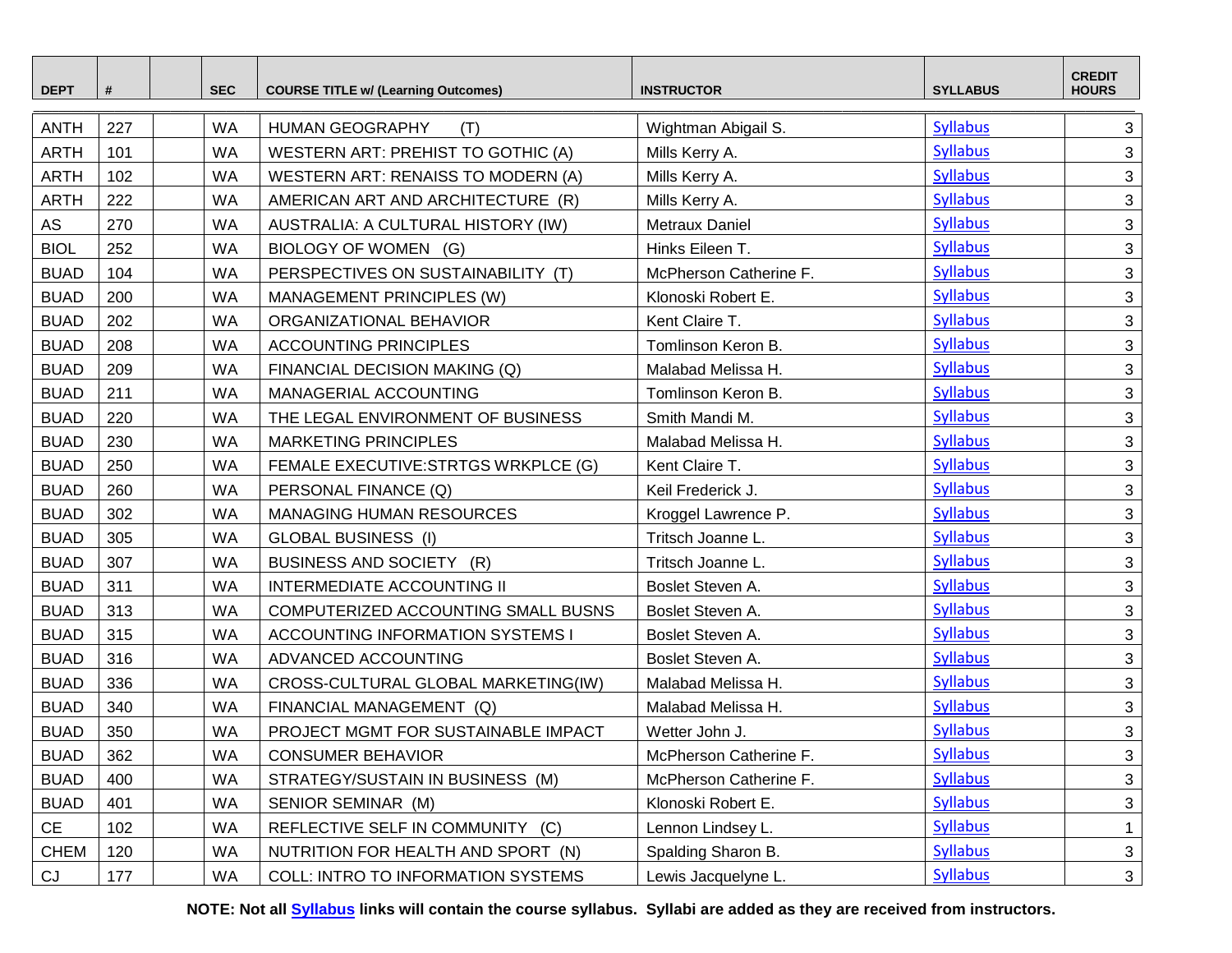| <b>DEPT</b> | #   | <b>SEC</b> | <b>COURSE TITLE w/ (Learning Outcomes)</b> | <b>INSTRUCTOR</b>         | <b>SYLLABUS</b> | <b>CREDIT</b><br><b>HOURS</b> |
|-------------|-----|------------|--------------------------------------------|---------------------------|-----------------|-------------------------------|
| CJ          | 210 | <b>WA</b>  | PRISONS AND PUNISHMENT                     | Easterling Beth A.        | <b>Syllabus</b> | 3                             |
| CJ          | 235 | <b>WA</b>  | LAW ENFORCEMENT AND THE COMMUNITY          | Davis Douglas L.          | <b>Syllabus</b> | 3                             |
| CJ          | 300 | <b>WA</b>  | THEORY OF CRIMINOLOGY AND CJ SYSTEM        | Easterling Beth A.        | <b>Syllabus</b> | $\mathfrak{S}$                |
| CJ          | 400 | <b>WA</b>  | CRIMINAL JUSTICE SENIOR SEMINAR (M)        | Easterling Beth A.        | <b>Syllabus</b> | $\mathbf{3}$                  |
| <b>COMM</b> | 100 | <b>WA</b>  | PUBLIC SPEAKING (O)                        | Park Tiffany L.           | <b>Syllabus</b> | 3                             |
| <b>COMM</b> | 221 | <b>WA</b>  | MASS MEDIA WRITING<br>(W)                  | Guba George F.            | <b>Syllabus</b> | 3                             |
| <b>COMM</b> | 225 | <b>WA</b>  | CULTURE, IDENTITY & COMMUN (D)             | Park Tiffany L.           | <b>Syllabus</b> | $\mathfrak{S}$                |
| <b>COMM</b> | 260 | <b>WA</b>  | PUBLIC RELATIONS                           | Park Tiffany L.           | <b>Syllabus</b> | 3                             |
| <b>COMM</b> | 280 | <b>WA</b>  | INTERCULTURAL COMMUNICATION (I)            | Park Tiffany L.           | <b>Syllabus</b> | $\mathfrak{S}$                |
| <b>ECON</b> | 101 | <b>WA</b>  | PRINCIPLES OF MICROECONOMICS (SQ)          | Pietrowski Jane T.        | <b>Syllabus</b> | $\mathfrak{S}$                |
| <b>ECON</b> | 102 | <b>WA</b>  | PRIN INTERN'L & MACROECONOMICS (I)         | Pietrowski Jane T.        | <b>Syllabus</b> | $\mathbf{3}$                  |
| <b>ENG</b>  | 102 | <b>WA</b>  | <b>COLLEGE ENGLISH</b>                     | Kennedy Sarah             | <b>Syllabus</b> | 3                             |
| <b>ENG</b>  | 204 | <b>WA</b>  | CHILDREN'S/YOUNG ADULT LIT (HW)            | Kennedy Sarah             | <b>Syllabus</b> | $\mathfrak{S}$                |
| <b>ENG</b>  | 208 | <b>WA</b>  | BRITISH LITERATURE BEFORE 1780 (HW)        | Turner Katherine S.       | <b>Syllabus</b> | 3                             |
| <b>ENG</b>  | 221 | <b>WA</b>  | AMERICAN LIT:REALISM TO PRESENT(HW)        | Egan Kristen R.           | <b>Syllabus</b> | 3                             |
| <b>ENG</b>  | 246 | <b>WA</b>  | THE CRAFTING OF FICTION                    | Kennedy Sarah             | <b>Syllabus</b> | $\mathbf{3}$                  |
| <b>ENG</b>  | 247 | <b>WA</b>  | THE CRAFTING OF POETRY                     | Kennedy Sarah             | <b>Syllabus</b> | $\mathfrak{S}$                |
| <b>ENG</b>  | 364 | <b>WA</b>  | AFRICAN AMERICAN LITERATURE (D)            | Egan Kristen R.           | <b>Syllabus</b> | 3                             |
| <b>FILM</b> | 254 | <b>WA</b>  | FILM ANALYSIS (A)                          | Guba George F.            | <b>Syllabus</b> | 3                             |
| <b>HCA</b>  | 101 | <b>WA</b>  | INTRO HEALTH CARE ADMINISTRATION           | Branche Donovan D.        | <b>Syllabus</b> | $\mathfrak{S}$                |
| <b>HCA</b>  | 125 | <b>WA</b>  | INTRODUCTION TO PUBLIC HEALTH              | Hinks Eileen T.           | <b>Syllabus</b> | 3                             |
| <b>HCA</b>  | 225 | <b>WA</b>  | PUBLIC HEALTH ISSUES                       | Hinks Eileen T.           | <b>Syllabus</b> | 3                             |
| <b>HCA</b>  | 230 | <b>WA</b>  | MEDICAL AND HEALTH CARE ETHICS             | Osborn-Harrison Denise G. | <b>Syllabus</b> | $\mathfrak{S}$                |
| <b>HCA</b>  | 235 | <b>WA</b>  | WOMEN'S HEALTH CARE ISSUES<br>(GW)         | Hinks Eileen T.           | <b>Syllabus</b> | $\mathfrak{S}$                |
| <b>HCA</b>  | 240 | <b>WA</b>  | LONG TERM CARE ADMINISTRATION              | Osborn-Harrison Denise G. | <b>Syllabus</b> | $\mathfrak{S}$                |
| <b>HCA</b>  | 250 | WA         | GLOBAL HEALTH CARE (I)                     | Branche Donovan D.        | <b>Syllabus</b> | 3                             |
| <b>HCA</b>  | 261 | <b>WA</b>  | EPIDEMIOLOGY                               | Hinks Eileen T.           | <b>Syllabus</b> | $\mathbf{3}$                  |
| <b>HCA</b>  | 330 | <b>WA</b>  | ISSUES IN HEALTH CARE FINANCE              | Osborn-Harrison Denise G. | <b>Syllabus</b> | $\mathfrak{S}$                |
| <b>HCA</b>  | 401 | <b>WA</b>  | SENIOR SEMINAR (M)                         | Branche Donovan D.        | <b>Syllabus</b> | 3                             |
| <b>HIST</b> | 102 | <b>WA</b>  | WESTERN CIVILIZATION FROM 1648 (H)         | Franzen Katharine M.      | <b>Syllabus</b> | $\mathbf{3}$                  |
| <b>HIST</b> | 112 | <b>WA</b>  | U.S. SURVEY FROM 1877<br>(H)               | Brooks Clayton M.         | <b>Syllabus</b> | $\mathfrak{S}$                |
| <b>HIST</b> | 242 | <b>WA</b>  | BRITISH HISTORY FROM 1688 (H)              | Franzen Katharine M.      | <b>Syllabus</b> | $\mathbf{3}$                  |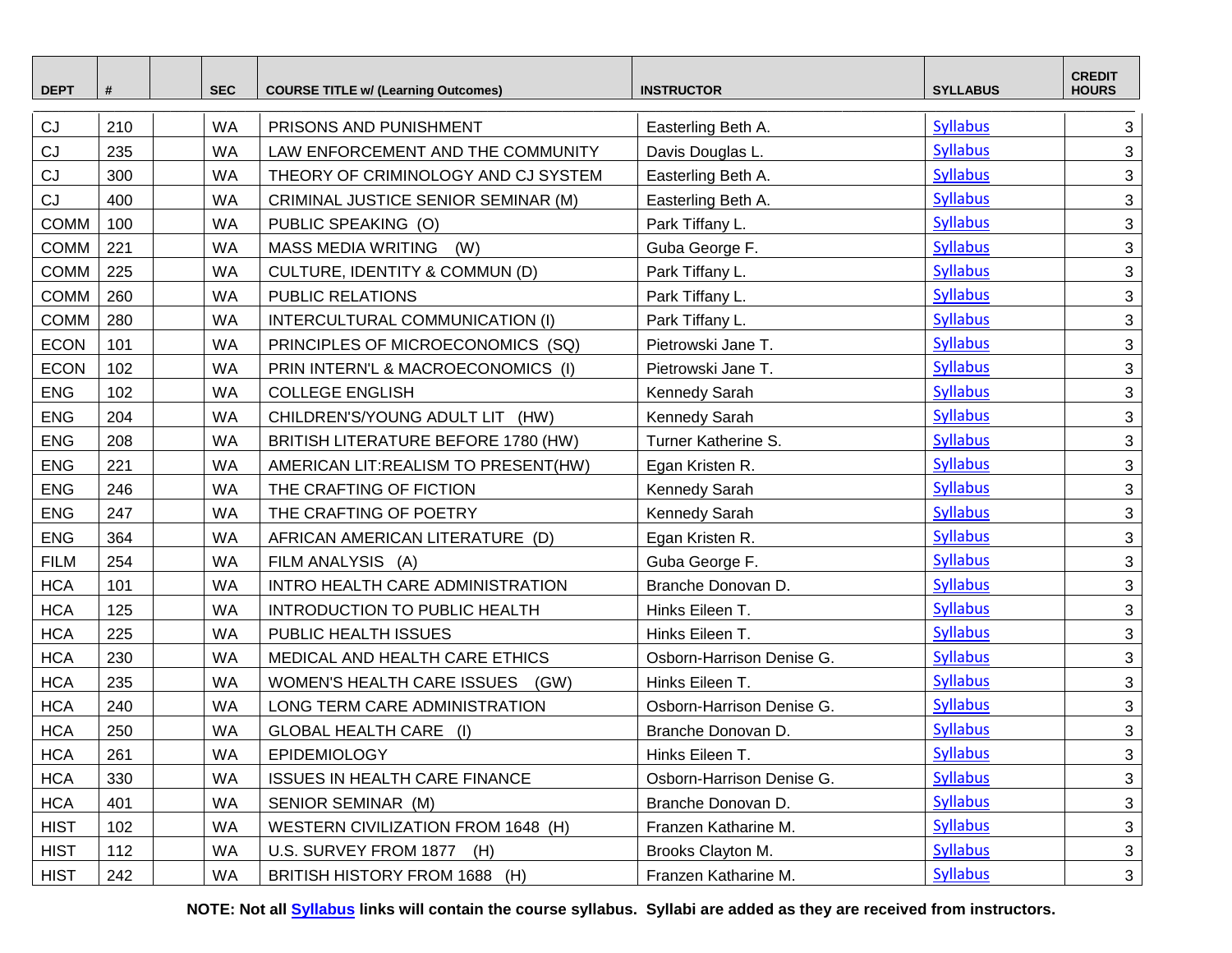| <b>DEPT</b> | #   | <b>SEC</b> | <b>COURSE TITLE w/ (Learning Outcomes)</b> | <b>INSTRUCTOR</b>        | <b>SYLLABUS</b> | <b>CREDIT</b><br><b>HOURS</b> |
|-------------|-----|------------|--------------------------------------------|--------------------------|-----------------|-------------------------------|
| <b>HIST</b> | 266 | <b>WA</b>  | AFRICAN-AMERICAN HIST FROM 1877 (D)        | Tillerson Amy J.         | <b>Syllabus</b> | 3                             |
| <b>HIST</b> | 302 | <b>WA</b>  | VIRGINIA HISTORY (DR)                      | Brooks Clayton M.        | <b>Syllabus</b> | 3                             |
| <b>HIST</b> | 325 | <b>WA</b>  | JACKSONIAN AMERICA (TW)                    | Brooks Clayton M.        | <b>Syllabus</b> | $\mathbf{3}$                  |
| <b>HIST</b> | 400 | <b>WA</b>  | SENIOR SEMINAR (M)                         | Brooks Clayton M.        | <b>Syllabus</b> | 3                             |
| <b>HSCI</b> | 180 | <b>WA</b>  | MEDICAL TERMINOLOGY                        | Clarke Roena U.          | <b>Syllabus</b> | $\overline{2}$                |
| <b>HSCI</b> | 401 | <b>WA</b>  | RESEARCH METHODS AND PRACTICE (M)          | Hancock Jennifer A.      | <b>Syllabus</b> | $\overline{2}$                |
| <b>HSCI</b> | 402 | <b>WA</b>  | SENIOR PROJECT HEALTH SCIENCE (M)          | Hancock Jennifer A.      | <b>Syllabus</b> | $\mathbf{1}$                  |
| <b>INT</b>  | 103 | <b>WA</b>  | <b>INFORMATION LITERACY</b><br>(R)         | Jones Ruth A.            | <b>Syllabus</b> | $\mathbf{1}$                  |
| <b>INT</b>  | 103 | <b>WB</b>  | <b>INFORMATION LITERACY</b><br>(R)         | Kiser Paula S.           | <b>Syllabus</b> | $\mathbf{1}$                  |
| <b>INT</b>  | 222 | <b>WA</b>  | SOCIAL SCIENCE STATISTICS<br>(Q)           | Bayer Timothy J.         | <b>Syllabus</b> | $\mathfrak{S}$                |
| <b>INT</b>  | 222 | <b>WB</b>  | SOCIAL SCIENCE STATISTICS (Q)              | Pond Lallon G.           | <b>Syllabus</b> | $\mathfrak{S}$                |
| <b>MATH</b> | 155 | <b>WA</b>  | MATH IN CONTEMPORARY SOCIETY (Q)           | Lowery-Carter Christy R. | <b>Syllabus</b> | 3                             |
| <b>MATH</b> | 159 | <b>WA</b>  | <b>COLLEGE ALGEBRA</b><br>(Q)              | Salois Kari A.           | <b>Syllabus</b> | 3                             |
| <b>MBU</b>  | 101 | GS         | PLANNING YOUR MBU DEGREE                   | Schmeissing Susan L.     | <b>Syllabus</b> | $\mathbf{1}$                  |
| <b>MBU</b>  | 101 | <b>WA</b>  | PLANNING YOUR MBU DEGREE                   | Salois Kari A.           | <b>Syllabus</b> | $\mathbf{1}$                  |
| <b>MKTC</b> | 400 | <b>WA</b>  | SENIOR SEMINAR (M)                         | McPherson Catherine F.   | <b>Syllabus</b> | 3                             |
| <b>MUS</b>  | 100 | <b>WA</b>  | INTRO TO LISTENING (A)                     | Barnes Sharon D.         | <b>Syllabus</b> | 3                             |
| <b>MUS</b>  | 151 | <b>WA</b>  | HISTORY OF JAZZ (D)                        | Duncan Timothy P.        | <b>Syllabus</b> | 3                             |
| PHE         | 100 | <b>WA</b>  | FITNESS (P1)                               | Morgan Melissa A.        | <b>Syllabus</b> | $\mathbf{1}$                  |
| PHE         | 155 | <b>WA</b>  | INDEPENDENT ACTIVITY<br>(P2)               | Morgan Melissa A.        | <b>Syllabus</b> | $\mathbf{1}$                  |
| PHE         | 199 | <b>WA</b>  | FITNESS & INDEPENDENT ACTIVITY (P3)        | Spalding Sharon B.       | <b>Syllabus</b> | $\overline{c}$                |
| <b>PHYS</b> | 100 | <b>WA</b>  | EXPLORING THE PHYSICAL WORLD (NQ)          | Gergel-Hackett Nadine E. | <b>Syllabus</b> | 3                             |
| <b>POLS</b> | 111 | <b>WA</b>  | <b>COMPARATIVE POLITICS</b><br>(1)         | Omar Marina              | <b>Syllabus</b> | $\mathbf{3}$                  |
| <b>POLS</b> | 200 | <b>WA</b>  | STATE AND LOCAL GOVERNMENT<br>(S)          | van Assendelft Laura A.  | <b>Syllabus</b> | 3                             |
| <b>POLS</b> | 209 | <b>WA</b>  | WOMEN AND POLITICS<br>(G)                  | van Assendelft Laura A.  | <b>Syllabus</b> | 3                             |
| <b>POLS</b> | 300 | WA         | POLITICAL BEHAVIOR (Q)                     | van Assendelft Laura A.  | <b>Syllabus</b> | $\overline{3}$                |
| <b>PSYC</b> | 101 | <b>WA</b>  | PSYCHOLOGY AS A NATURAL SCIENCE (N)        | Tousman Stuart A.        | <b>Syllabus</b> | 4                             |
| <b>PSYC</b> | 203 | <b>WA</b>  | ABNORMAL PSYCHOLOGY<br>(S)                 | Holt Jenna K.            | <b>Syllabus</b> | 3                             |
| <b>PSYC</b> | 205 | <b>WA</b>  | TECHNIQUES OF COUNSELING                   | Shepard Charles F.       | <b>Syllabus</b> | 3                             |
| <b>PSYC</b> | 210 | WA         | CHILD PSYCHOLOGY (S)                       | Macalister Heather E.    | <b>Syllabus</b> | $\mathfrak{S}$                |
| <b>PSYC</b> | 211 | WA         | ADOLESCENT PSYCHOLOGY (S)                  | Bryson Donyetta C.       | <b>Syllabus</b> | 3                             |
| <b>PSYC</b> | 220 | <b>WA</b>  | EXPERIMENTAL PSYCHOLOGY                    | Murphy Patricia L.       | <b>Syllabus</b> | $\overline{4}$                |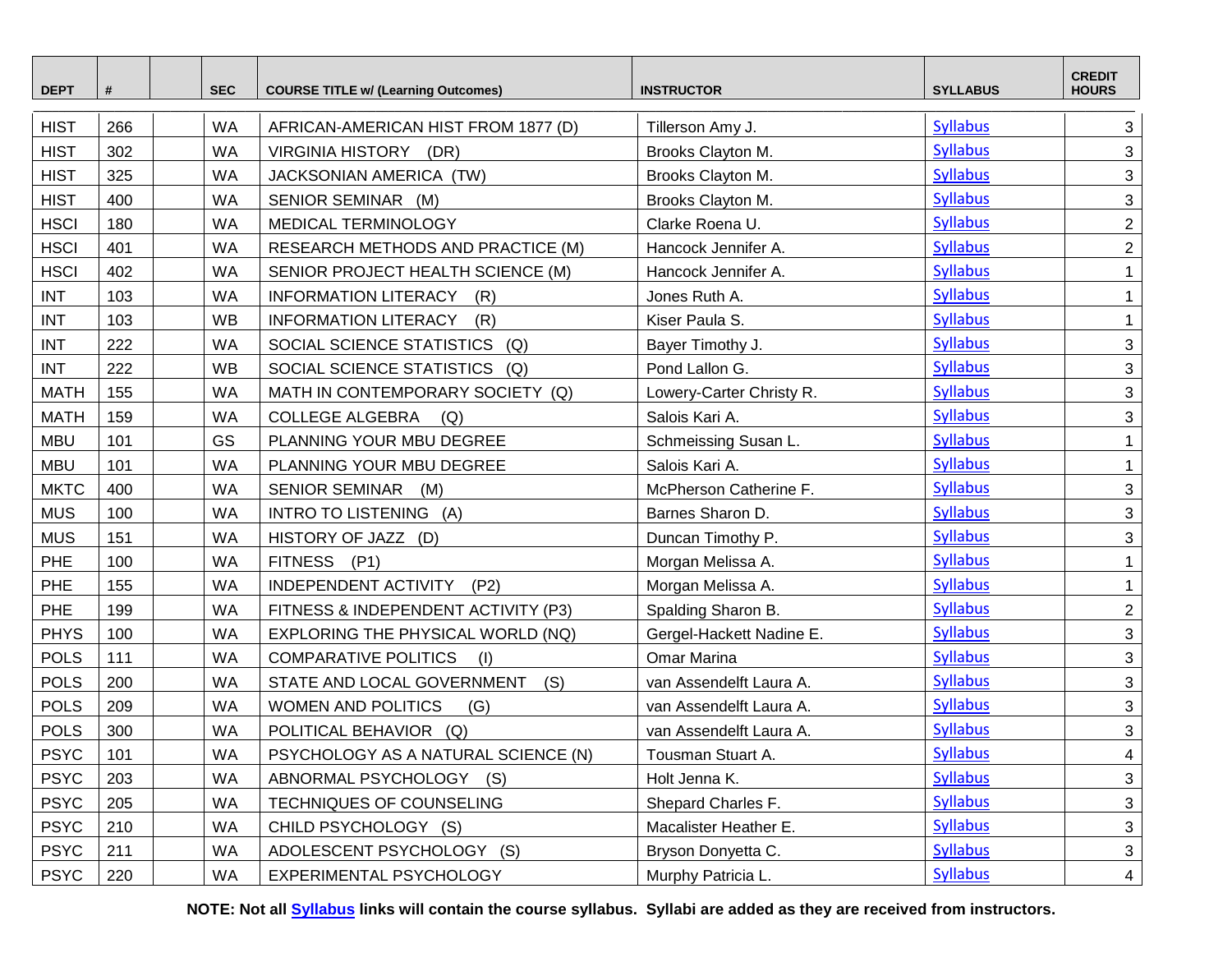| <b>DEPT</b> | #   | <b>SEC</b>             | <b>COURSE TITLE w/ (Learning Outcomes)</b> | <b>INSTRUCTOR</b>      | <b>SYLLABUS</b> | <b>CREDIT</b><br><b>HOURS</b> |
|-------------|-----|------------------------|--------------------------------------------|------------------------|-----------------|-------------------------------|
| <b>PSYC</b> | 232 | <b>WA</b>              | EDUCATIONAL PSYCHOLOGY                     | Bryson Donyetta C.     | <b>Syllabus</b> | 3                             |
| <b>PSYC</b> | 241 | <b>WA</b>              | SENSATION AND PERCEPTION (N)               | Tousman Stuart A.      | <b>Syllabus</b> | 3                             |
| <b>PSYC</b> | 248 | <b>WA</b>              | FORENSIC PSYCHOLOGY (D)                    | Murphy Patricia L.     | <b>Syllabus</b> | $\mathbf{3}$                  |
| <b>PSYC</b> | 249 | <b>WA</b>              | FORENSIC PSYCHOLOGY II                     | Forbes Marcus R.       | <b>Syllabus</b> | 3                             |
| <b>PSYC</b> | 250 | <b>WA</b>              | BEHAVIORAL STATISTICS (Q)                  | Murphy Patricia L.     | <b>Syllabus</b> | 3                             |
| <b>PSYC</b> | 275 | <b>WA</b>              | PRINCIPLES OF SOCIAL PSYCHOLOGY            | Murphy Patricia L.     | <b>Syllabus</b> | 3                             |
| <b>PSYC</b> | 302 | <b>WA</b>              | PSYCHOLOGICAL TESTING                      | Bryson Donyetta C.     | <b>Syllabus</b> | $\mathbf{3}$                  |
| <b>PSYC</b> | 307 | <b>WA</b>              | DRUGS AND BEHAVIOR (T)                     | Forbes Marcus R.       | <b>Syllabus</b> | $\mathfrak{S}$                |
| <b>PSYC</b> | 310 | <b>WA</b>              | LEARNING AND MEMORY (R)                    | Tousman Stuart A.      | <b>Syllabus</b> | 3                             |
| <b>PSYC</b> | 360 | <b>WA</b>              | HISTORY AND SYSTEMS OF PSYCHOLOGY          | Murphy Patricia L.     | <b>Syllabus</b> | $\mathbf{3}$                  |
| <b>PSYC</b> | 400 | <b>WA</b>              | SR THESIS: CRITICAL LIT REVIEW (MO)        | Murphy Patricia L.     | <b>Syllabus</b> | 3                             |
| <b>REL</b>  | 202 | <b>WA</b>              | JUDAISM, CHRISTIANITY, AND ISLAM(I)        | Beals Kenneth A.       | <b>Syllabus</b> | $\mathbf{3}$                  |
| SOC         | 100 | <b>WA</b>              | <b>GENERAL SOCIOLOGY (S)</b>               | Smith Sheila W.        | <b>Syllabus</b> | $\mathfrak{S}$                |
| SOC         | 110 | <b>WA</b>              | SOCIOLOGY OF FAMILY (S)                    | Lennon Lindsey L.      | <b>Syllabus</b> | 3                             |
| SOC         | 112 | <b>WA</b>              | SOCIAL PROBLEMS<br>(S)                     | Smith Sheila W.        | <b>Syllabus</b> | $\mathbf{3}$                  |
| SOC         | 232 | <b>WA</b>              | <b>DEVIANCE</b><br>(S)                     | Robinson Robert        | <b>Syllabus</b> | $\mathbf{3}$                  |
| SOC         | 248 | <b>WA</b>              | SOCIAL INEQUALITY<br>(DW)                  | Crescimanno Russell E. | <b>Syllabus</b> | 3                             |
| SOC         | 254 | <b>WA</b>              | SOCIAL PSYCHOLOGY (S)                      | Stuhlsatz Daniel M.    | <b>Syllabus</b> | $\mathfrak{S}$                |
| SOC         | 260 | <b>WA</b>              | MEDICAL SOCIOLOGY                          | Usher Carey L.         | <b>Syllabus</b> | 3                             |
| SOC         | 264 | <b>WA</b>              | SOCIAL MOVEMENTS<br>(D)                    | Stuhlsatz Daniel M.    | <b>Syllabus</b> | 3                             |
| SOC         | 282 | <b>WA</b>              | COMMUNITY SERVICE AND SOCIETY (C)          | Smith Sheila W.        | <b>Syllabus</b> | $\mathbf{3}$                  |
| SOC         | 300 | <b>WA</b>              | SOCIOLOGICAL THEORY<br>(W)                 | <b>Robinson Robert</b> | <b>Syllabus</b> | $\mathbf{3}$                  |
| SOC         | 320 | <b>WA</b>              | <b>RESEARCH METHODS</b><br>(R)             | Robinson Robert        | <b>Syllabus</b> | 3                             |
| SOC         | 400 | <b>WA</b>              | <b>SENIOR SEMINAR</b><br>(M)               | Robinson Robert        | <b>Syllabus</b> | $\mathfrak{S}$                |
| SOC         | 401 | <b>WA</b>              | SOCIOLOGY SENIOR THESIS<br>(M)             | Robinson Robert        | <b>Syllabus</b> | 3                             |
| SOWK        | 153 | WA                     | INTRODUCTION TO SOCIAL WORK                | Dodson Doris D.        | <b>Syllabus</b> | 3                             |
| SOWK        | 156 | $\mathsf{G}\mathsf{B}$ | INTERVIEWING-HUMAN SERVICES (O)            | <b>Stewart Erica</b>   | <b>Syllabus</b> | $\mathbf{3}$                  |
| <b>SOWK</b> | 156 | <b>GR</b>              | INTERVIEWING-HUMAN SERVICES (O)            | Parrish Dianna B.      | <b>Syllabus</b> | 3                             |
| SOWK        | 156 | GS                     | INTERVIEWING-HUMAN SERVICES (O)            | Higgins Kim A.         | <b>Syllabus</b> | 3                             |
| SOWK        | 251 | <b>WA</b>              | CHILD WELFARE SERVICES                     | Jenkins Christopher R. | <b>Syllabus</b> | $\mathfrak{S}$                |
| SOWK        | 272 | <b>WA</b>              | VULNERABLE POPULATIONS IN FILM (T)         | Guenin May N.          | <b>Syllabus</b> | $\mathfrak{S}$                |
| SOWK        | 275 | WA                     | SOCIAL WELFARE POLICY                      | Dressler Linda J.      | <b>Syllabus</b> | $\mathbf{3}$                  |